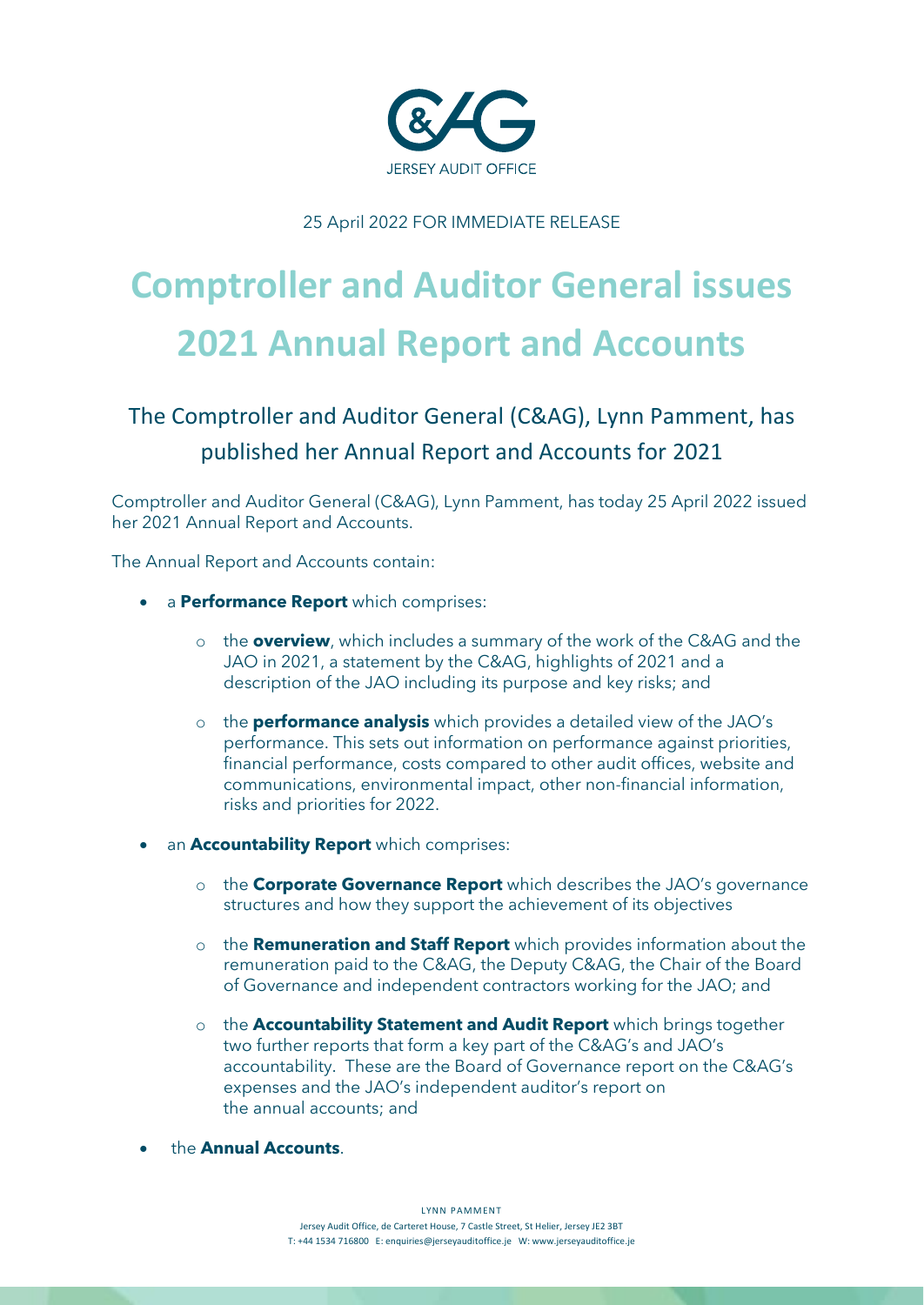2021 was Lynn Pamment's second year in office as the C&AG. It was a year that saw the JAO share best practice in Annual Reporting through its Annual Reporting Good Practice Guide as well as a workshop that took place in December 2021. The C&AG also published:

- 6 reports on the Government's response to the Covid-19 pandemic
- 6 reports on other topics: and
- a Thinkpiece on Public Audit in Jersey.

## **Chair of the Board of Governance Grace Nesbitt said:**

"In these challenging times for Jersey, the role of the Jersey Audit Office (JAO) in holding the States to account without fear or favour is more important than ever.

The Annual Report sets out the many achievements of the JAO and the arrangements in place to ensure that it is accountable. I would like to draw your attention to:

- the sheer volume of reports published by the JAO in 2021, especially considering the resources at its disposal
- the continued constructive relationship with the States; and
- the JAO's drive for improvement, both in the delivery of public services and for its own operations."

The 2021 Annual Report and Accounts can be found at: [https://www.jerseyauditoffice.je](https://www.jerseyauditoffice.je/)

#### **ENDS**

## **For further information, please contact:**

Rozena Pedley

M: 00 44 7797 733553 / T: 00 44 1534 629800

E: [rozena.pedley@jerseyauditoffice.je](mailto:rozena.pedley@jerseyauditoffice.je)

# **Notes to Editors:**

- The Office of Comptroller and Auditor General ('C&AG') was established in 2005 and operates under the Comptroller and Auditor General (Jersey) Law 2014
- The remit of the C&AG includes the audit of financial statements, corporate governance, internal control and wider consideration of public funds, often expressed as 'value for money'
- The 2022 Audit Plan can be found at: www.jerseyauditoffice.je

2|PRESS RELEASE – Office of the C&AG Annual Report and Accounts 2021